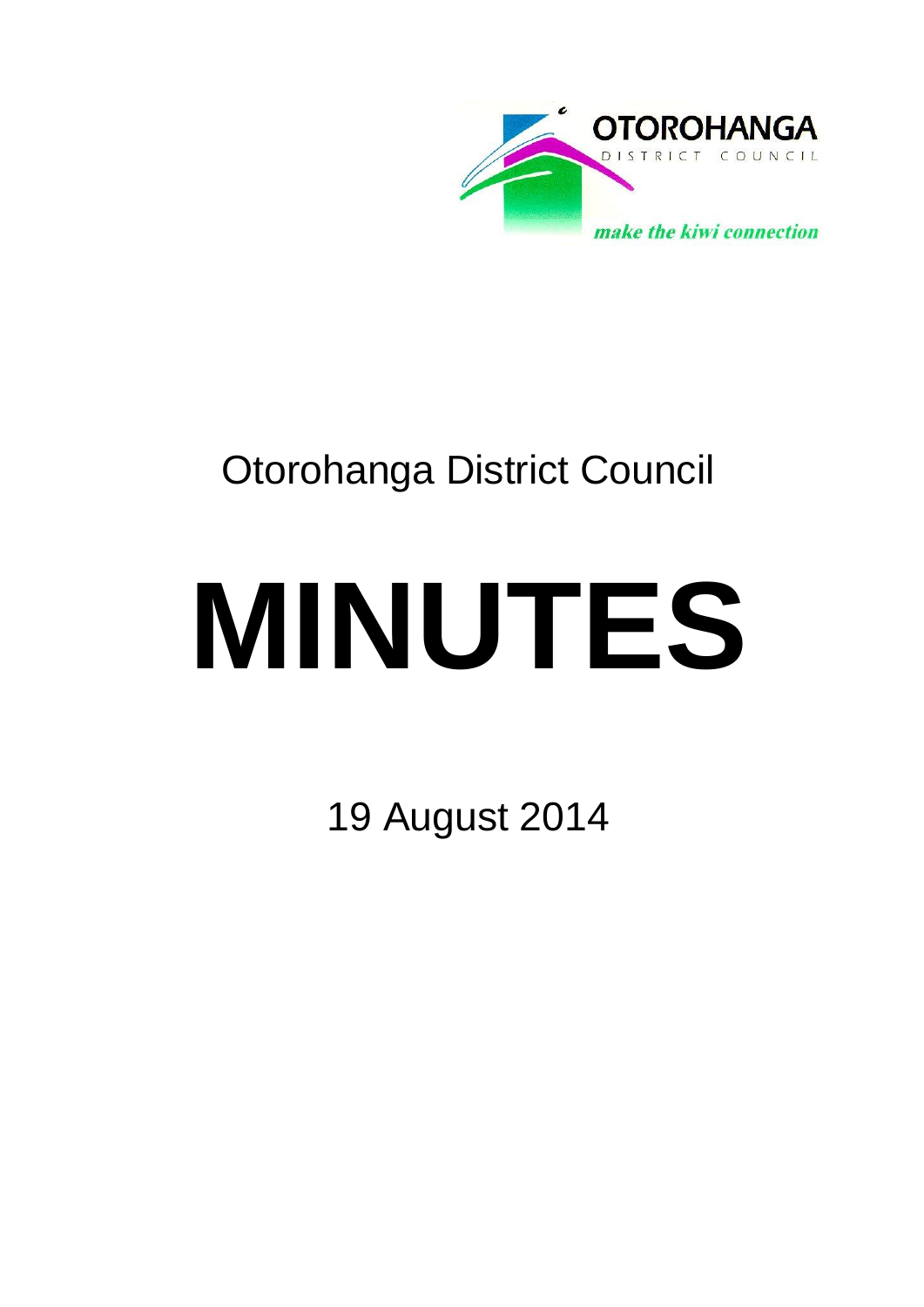# **OTOROHANGA DISTRICT COUNCIL**

19 August 2014

Minutes of an ordinary meeting of the Otorohanga District Council held in the Council Chambers, Maniapoto St, Otorohanga on Tuesday 19 August 2014 commencing at 10.00am.

# **MINUTES**

Minutes are unconfirmed and subject to amendment at the next meeting of Council.

# **ORDER OF BUSINESS:**

| <b>ITEM</b>           | <b>PRECIS</b>                                                                      | <b>PAGE</b>    |
|-----------------------|------------------------------------------------------------------------------------|----------------|
| <b>PRESENT</b>        |                                                                                    | 1              |
| <b>IN ATTENDANCE</b>  |                                                                                    | 1              |
| <b>APOLOGIES</b>      |                                                                                    | 1              |
| <b>OPENING PRAYER</b> |                                                                                    | 1              |
|                       | <b>ITEMS TO BE CONSIDERED IN GENERAL BUSINESS</b>                                  | 1              |
|                       | <b>CONFIRMATION OF MINUTES - 15 JULY 2014</b>                                      | 1              |
| <b>REPORTS</b>        |                                                                                    | 1              |
| Item 95               | OTOROHANGA COMMUNITY BOARD MINUTES 31 JULY 2014                                    | 1              |
| Item 96               | KAWHIA COMMUNITY BOARD MINUTES FOR 23 MAY 2014                                     | 2              |
| Item 97               | ANIMAL CONTROL OFFICERS REPORT FOR APRIL TO JUNE 2013                              | $\overline{2}$ |
| Item 98               | PLANNING REPORT FOR APRIL TO JUNE 2014                                             | 3              |
| Item 99               | ENVIRONMENTAL HEALTH OFFICER/LICENSING INSPECTOR'S REPORT<br>FOR APRIL - JULY 2014 | 3              |
| Item $100$            | APPOINTMENT OF THE INDEPENDENT COMMISSIONER - TE AWAMUTU<br>REINFORCEMENT PROJECT  | 3              |
| Item $111$            | ESTABLISHING AN ELECTORAL SYSTEM (TABLED REPORT)                                   | 4              |
| Item $104$            | UPGRADING THE STREET LIGHT NETWORK TO LED LANTERNS                                 | 4              |
| Item 102              | ODDB REPORT FEBRUARY TO JULY 2014                                                  | 5              |
| Item 101              | DISTRICT SPORTS COORDINATORS REPORT FOR JANUARY TO JUNE<br>2014                    | 5              |
| Item 103              | ROUTINE ENGINEERING REPORT FOR MAY TO JULY 2014                                    | 6              |
| Item 106              | STANDARDS OF SERVICE SURVEY RESULTS                                                | 6              |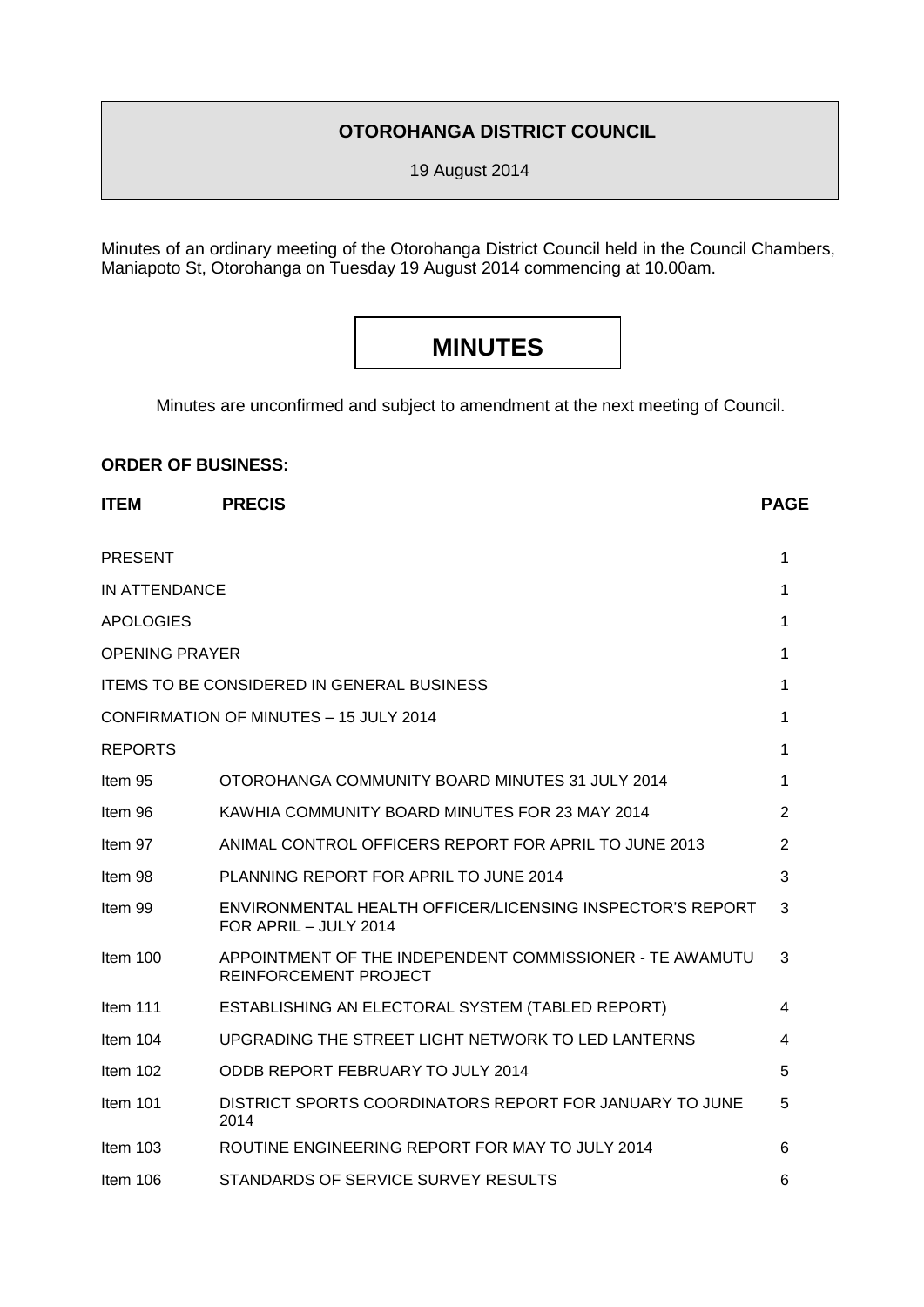| Item $105$      | PROPOSED ADDITIONAL PUBLIC TOILET                                                                    | 7 |
|-----------------|------------------------------------------------------------------------------------------------------|---|
| Item 107        | APPROACH TO CHARITABLE DONATIONS                                                                     | 7 |
| Item 108        | <b>BUILDING CONTROL ISSUES</b>                                                                       | 7 |
| Item 109        | ROAD LEGALISATION - PART MANGATI ROAD - ROTTIER, TUCK<br>PROPERTY - LETTER OF AGREEMENT IN PRINCIPLE | 8 |
| Item $110$      | ODC MATTERS REFERRED FROM 15 JULY 2014                                                               | 8 |
| <b>GENERAL</b>  |                                                                                                      | 9 |
| MEETING CLOSURE |                                                                                                      | 9 |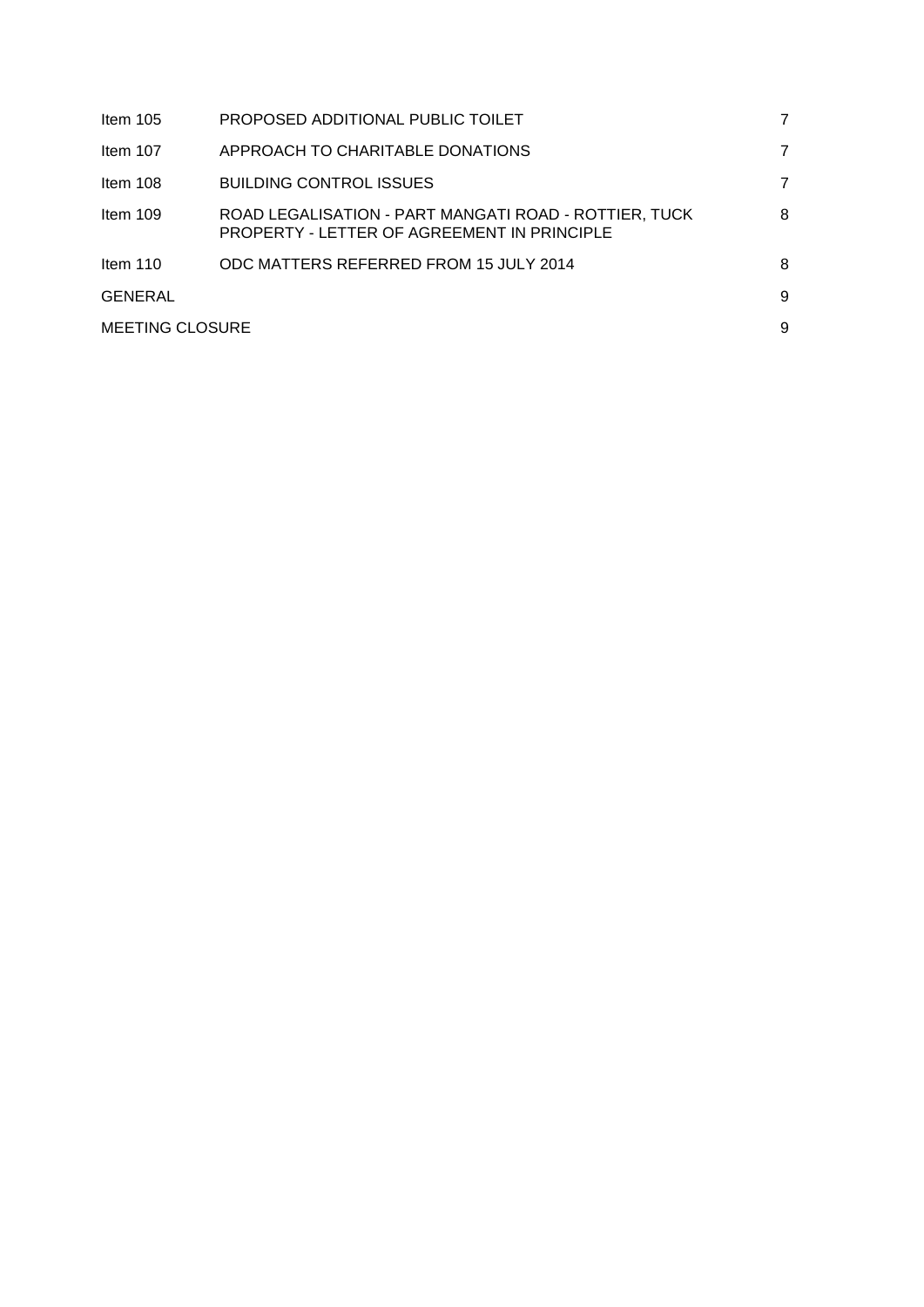# **PRESENT**

Mr MM Baxter (Mayor), Crs, RA Klos, RM Johnson, KC Phillips, DM Pilkington (Deputy Mayor), RJ Prescott, PD Tindle and AJ Williams.

# **IN ATTENDANCE**

Messrs DC Clibbery (Chief Executive & Engineering Manager), GD Bunn (Finance & Administration Manager) (attended at 10.15am), AR Loe (Environmental Services Manager) (attended at 10.10am) and CA Tutty (Governance Supervisor).

# **OPENING PRAYER**

His Worship read the Opening Prayer.

# **ITEMS TO BE CONSIDERED IN GENERAL BUSINESS**

**Resolved** that the Chief Executive's report providing details of the proposed electoral system for the 2016 triennial elections be considered in General Business which will require a resolution.

#### **Cr Phillips / Cr Prescott**

#### **CONFIRMATION OF MINUTES – 15 JULY 2014**

Cr Klos referred to page 6, General item – Arohena Camping Ground, in particular the last paragraph and requested 'Waipapa Road' be corrected to read 'Pukewhau Road'.

**Resolved** that the minutes of the meeting of the Otorohanga District Council held on 15 July 2014 as amended, be approved as a true and correct record of that meeting.

#### **Cr Johnson / Cr Phillips**

#### **MATTERS ARISING**

Cr Prescott referred to page 5, General item – Maniapoto Street, the matter of tracking at the two major intersections on Maniapoto Street and queried whether this had been looked into. The Engineering Manager replied that this matter has been brought to the attention of NZTA. Cr Pilkington suggested whether a letter be forwarded to NZTA on behalf of the Otorohanga Community Board voicing their concerns, particularly relating to safety.

Cr Phillips reported that the Maihiihi Recycling Depot is operating well and is being well utilised.

#### **REPORTS**

#### **Item 95 OTOROHANGA COMMUNITY BOARD MINUTES 31 JULY 2014**

#### **Resolved**

That the minutes of the meeting of the Otorohanga Community Board held on 31 July 2014 be received.

#### **Cr Prescott / Cr Tindle**

#### **MATTERS ARISING**

#### **CITY/COMMUNITY SISTER RELATIONSHIP**

Cr Phillips queried the matter of establishing a City/Community Sister relationship and asked whether this proposal is going anywhere. Cr Prescott replied at this stage it is just a discussion item however, one member of the Board wishes to follow the matter through. Cr Klos queried whether there is proposed to be any economic benefits to the district. Cr Pilkington reported that the discussion document has been forwarded to members of the Otorohanga District Development Board for consideration.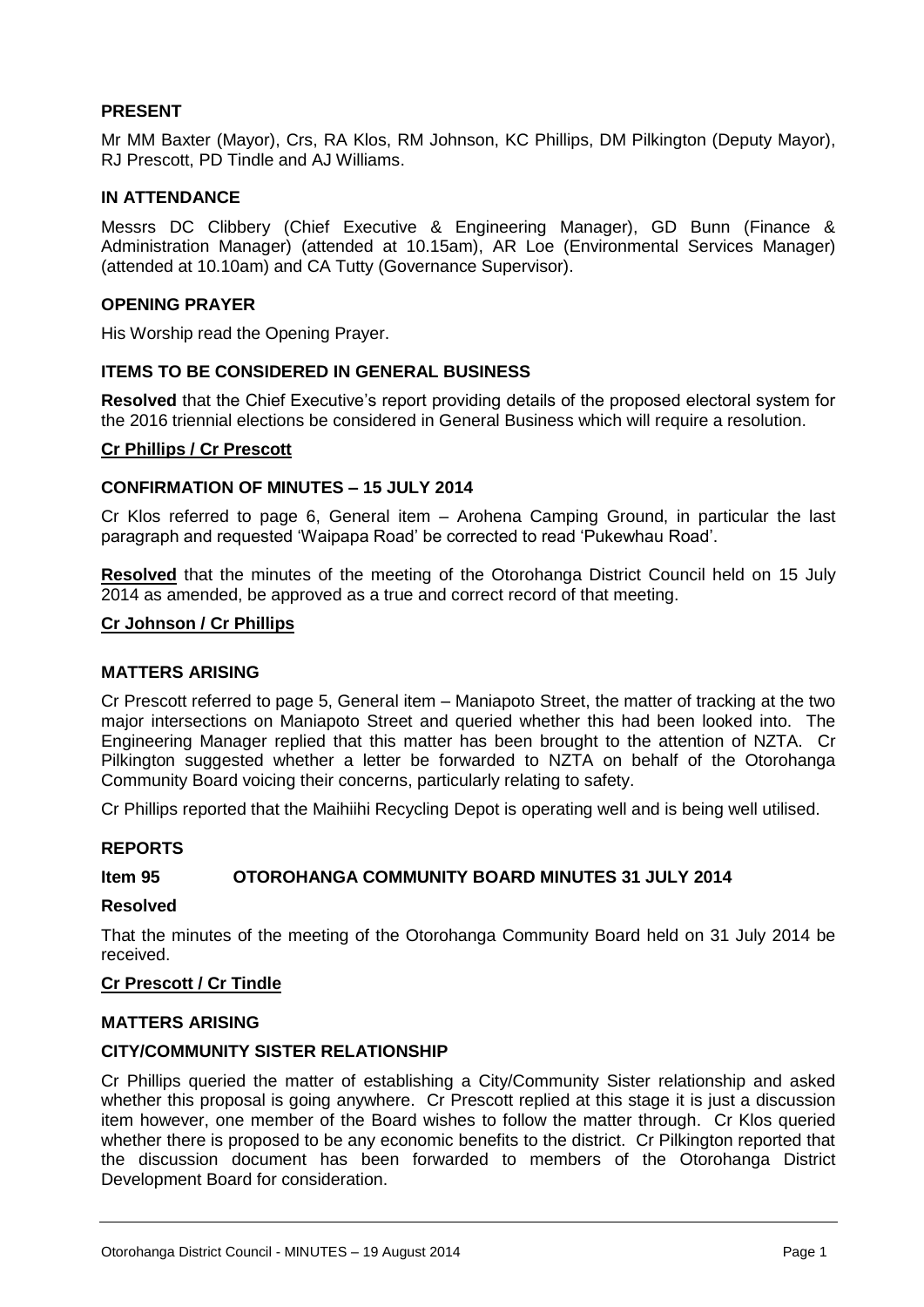# **EARTHQUAKES**

Cr Phillips referred to the Otorohanga Rotary Club public meeting on earthquakes and reported that those who attended the meeting thought that EQC would be explaining the new rules being introduced. He said however, this was not the case. His Worship advised that the Rotary Club needs to ensure that the purpose of any meeting is advertised correctly. Members were informed that EQC were only defending their record down south.

# **Item 96 KAWHIA COMMUNITY BOARD MINUTES - 25 JULY 2014**

#### **Resolved**

That the minutes of the meeting of the Kawhia Community Board held on 25 July 2014 be received.

# **Cr Pilkington / Cr Phillips**

#### **MATTERS ARISING**

#### **MUSEUM SIGN**

Cr Pilkington referred to the item regarding the Otorohanga District Development Board (ODDB) – Museum sign and requested that the last sentence be amended to read 'It was agreed that any decision needs to be a joint one between the Kawhia Community Board (not ODDB) and the Museum.'

# **MOWING CONTRACT**

In reply to Cr Phillips regarding the awarding of the Mowing Contract, the Engineering Manager replied that there was a problem with the improper disclosure of the decision made.

# **Item 97 ANIMAL CONTROL OFFICERS REPORT FOR APRIL – JUNE 2014**

#### **Discussion**

The Environmental Services Manager attended the meeting and presented a report on Dog and Animal Control activities in the District for the period April to June 2014.

Cr Tindle suggested it would be helpful for Members to be provided with data on a year on year basis. The Environmental Services Manager undertook to present such a report at the next meeting of Council to be held on 16 September 2014.

#### **Resolved**

That the Environmental Services Manager's report on Dog and Animal Control for April to June 2014 be received.

#### **Cr Phillips / Cr Pilkington**

# **Item 98 PLANNING REPORT – APRIL TO JUNE 2014**

#### **Discussion**

The Environmental Services Manager referred Members to a report on Resource Consents granted under Delegated Authority for the period 1 April to 30 June 2014. He said at the present time there is a low level of activity in this area.

Cr Pilkington highlighted the fact that the line relating to Tihiroa, under the 'Decisions by Ward' can be deleted as this has now been combined as the Kawhia Tihiroa Ward.

# **Resolved**

That the Planning report for April to June 2014 be received.

# **Cr Pilkington / Cr Prescott**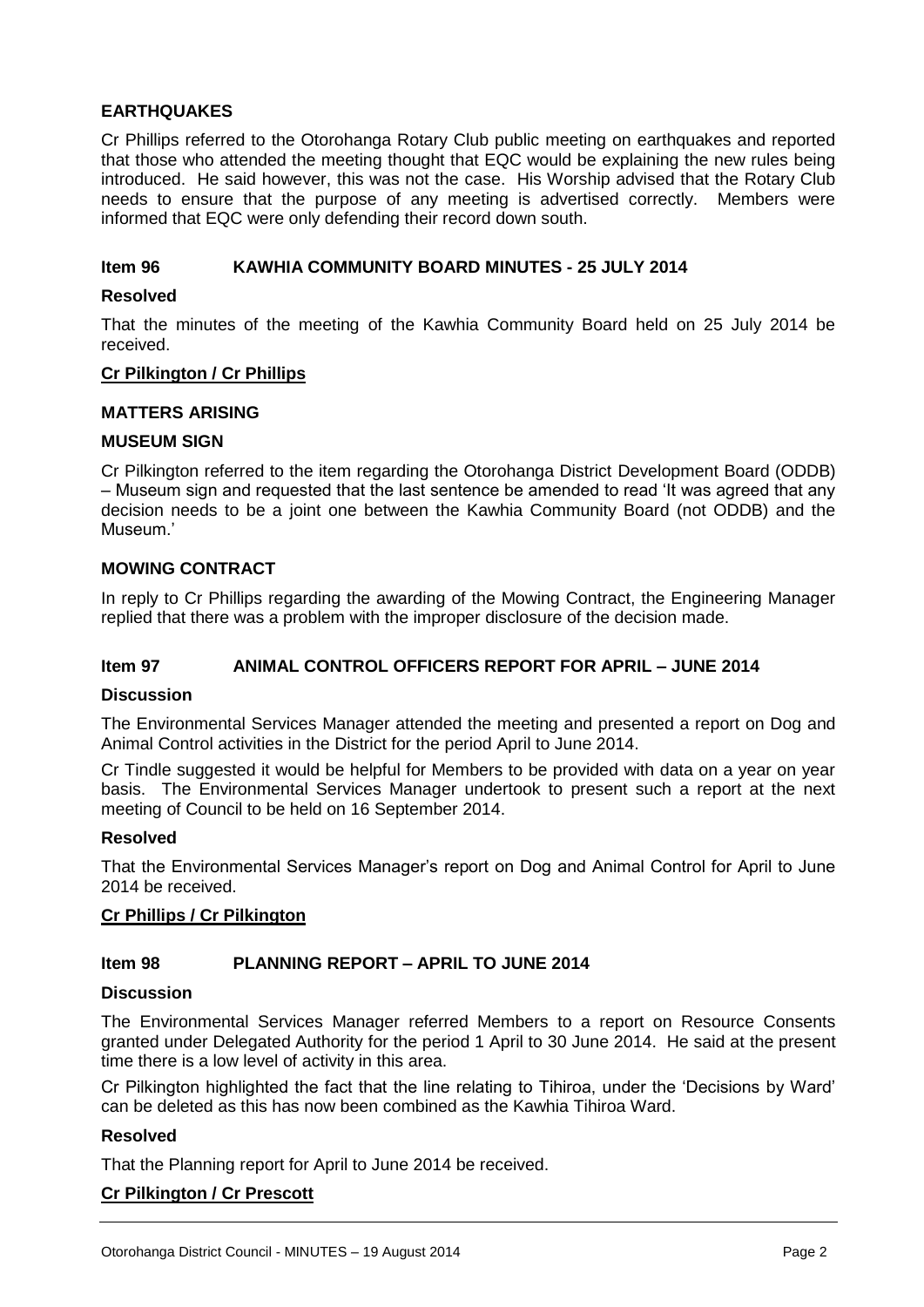#### **Item 99 ENVIRONMENTAL HEALTH OFFICER/LICENSING INSPECTOR'S REPORT – APRIL TO JULY 2014**

# **Discussion**

The Environmental Services Manager presented the Environmental Health Officer/Licensing Inspector's report for the period from 1 April to 31 July 2014.

The Environmental Services Manager reflected on Mr Bryan Faris service to Local Government and reported that he finally retired on 26 June 2014. He then outlined the new Environmental Health Officer/Licensing Inspector, Ms Mary Fernandez's, work history. The Environmental Services Manager advised that the Officer is employed through a shared service agreement with the Waipa District Council.

#### **Resolved**

That the Environmental Health Officer / Licensing Inspector's report for 1 April to 31 July 2014 be received.

# **Cr Tindle / Cr Phillips**

# **Item 100 APPOINTMENT OF THE INDEPENDENT COMMISSIONER – TE AWAMUTU REINFORCEMENT PROJECT**

#### **Discussion**

The Environmental Services Manager summarised a report advising that the Planning and Regulatory Managers from Otorohanga, Waitomo and Waipa District Councils have selected Mr Alan Withy to be the sole independent Commissioner to hear submissions on the proposed Te Awamutu Reinforcement Project. He said this appointment requires the endorsement of each of the Councils involved with the development. Cr Phillips queried the appointment of a sole independent Commissioner and felt that there could be a danger of this person being accused of being biased. He suggested whether two to three other Commissioners should also be engaged. The Environmental Services Manager reported that there is a rationale around the appointment of one independent Commissioner and it is considered that this one person can manage the role.

#### **Resolved**

That pursuant to Section 34A of the Resource Management Act 1991 independent Commissioner **Alan Withy** be appointed as the Hearing Commissioner for the purposes of hearing and making recommendations on the Notice of Requirements to the Requiring Authority being Waipa Networks Ltd and making decisions on the resource consent applications for the Te Awamutu Electricity Reinforcement Project. This authority includes hearing and considering the submissions lodged on the designations and Resource Consent applications and dealing with any procedural issues prior to delivering the recommendations on the Notice of Requirements and decisions on the resource consents.

#### **Cr Pilkington / Cr Johnson**

# **Item 111 ESTABLISING AN ELECTORAL SYSTEM (TABLED REPORT)**

#### **Discussion**

The Chief Executive presented a report providing details of the proposed electoral system for the 2016 Triennial Elections. Information was provided to Members on the two options available –

- i. First Past the Post (FPP)
- ii. Single Transferrable Voting (STV)

In reply to Cr Phillips regarding systems used by other Local Authorities, he was advised that the STV electoral system has, to-date, been used by the Waikato Health Board.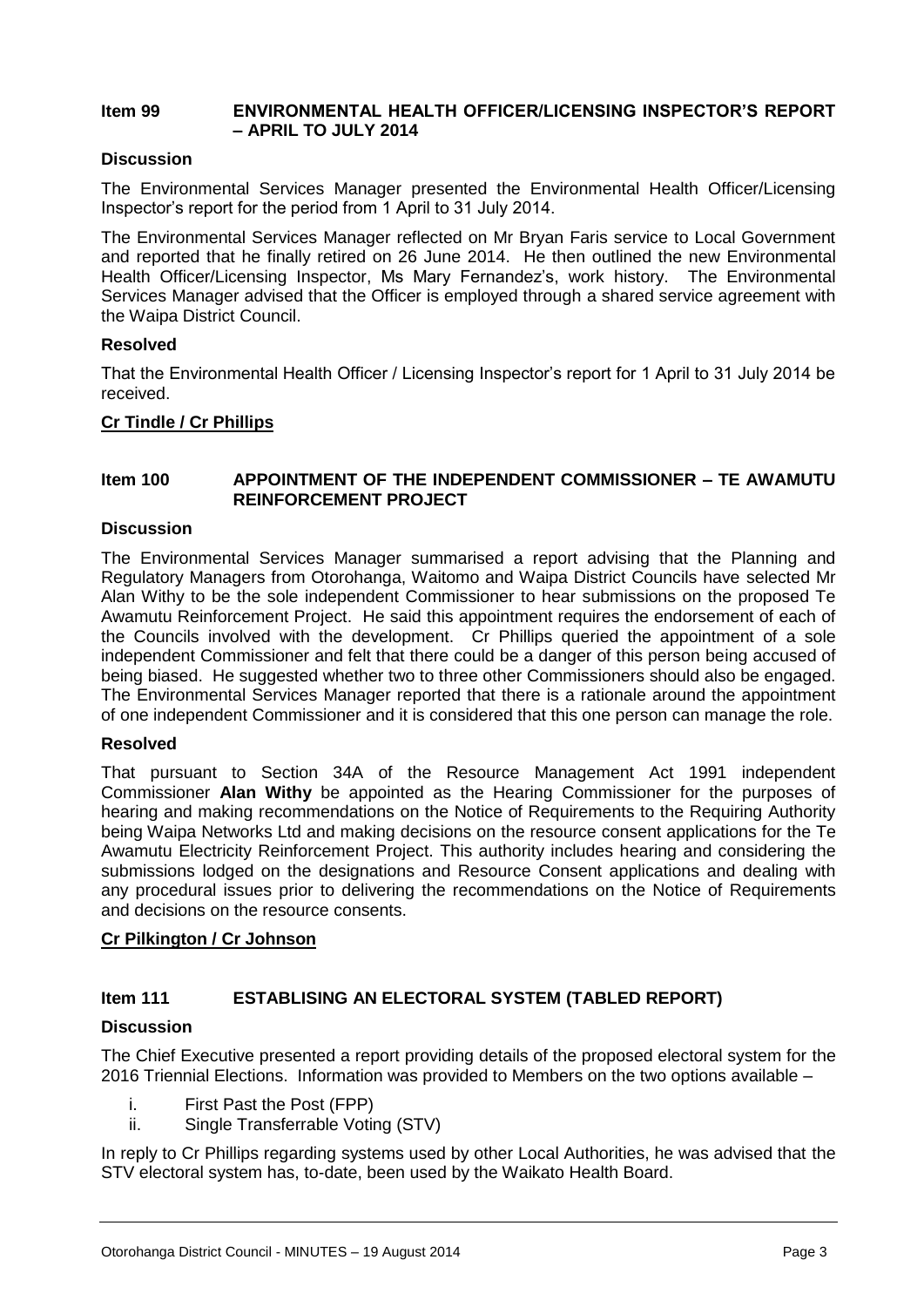# **Resolved**

That Council retains its existing practice of employing a First Past the Post (FPP) electoral system for elections to Council or its Community Boards, and that this system is used for the 2016 Triennial Elections unless a poll on Electoral Systems is demanded by electors in accordance with Section 29 of the Electoral Act 2001, which selects an alternative system.

# **His Worship / Cr Prescott**

# **Item 104 UPGRADING THE STREET LIGHT NETWORK TO LED LANTERNS**

# **Discussion**

Council's Roading Manager, Mr Martin Gould, attended the meeting and presented a report on a proposal for the replacement of existing street light lantern heads with Light Emitting Diodes (LED) units. He said this offers economic benefits in terms of energy savings and reduces maintenance requirements while providing an improved level of lighting. The Roading Manager reported that Local Government NZ and Auckland Transport support the use of LED lanterns. He informed Members that the capital cost is recovered after six years and that the project is subsidised 52 percent by NZTA. He said the LED lanterns provide a wider spread of light. In reply to Cr Phillips, Members were advised that the manufacturers of the LED lanterns claim these have a 30 year life but to date this has not been proven. The Roading Manager advised that there is a 20 year warranty provided with these from the manufacturer. Cr Phillips suggested that the LED lanterns dim over time, they do not 'blow' like a standard bulb. He said that LED lanterns were originally very expensive therefore it was suggested that Council should wait or perhaps carry out a trial area on Turongo Street. It was further suggested that currently Council undertakes a two weekly inspection of lighting, whether this could be reduced to monthly inspections. Cr Phillips suggested that monthly inspections be carried out immediately. The Roading Manager advised that staff do rely on the public to advise them of lights malfunctioning. He said to carry out 'one off' inspections incurs extra costs, time and that Council does not have the resources available. Cr Phillips suggested that staff rely on the public to notify of any lighting malfunctioning rather than the Contractor.

With regards to the suggestion to delay the proposal, the Roading Manager advised that there is currently a 52 percent level of funding available, there is no guarantee that this funding will be available in three years' time.

Cr Klos said she supports the proposal however, would like to see the proposed savings utilised to extend lighting provision in the rural area, particularly at significant intersections and dark areas.

# **Resolved**

That approval is granted to proceed with upgrading of the Districts street light and amenity lighting to LED lanterns.

# **Cr Klos / Cr Prescott**

# **Item 102 ODDB REPORT FEBRUARY TO JULY 2014**

# **Discussion**

Cr Pilkington referred to the report on activities of the Otorohanga District Development Board (ODDB) for the period January to July 2014.

Cr Pilkington had available a brochure on the Election Day excursion to the Chateau and the new District brochure which has proven to be very popular and worthwhile.

Cr Pilkington referred to the youth initiatives and advised that confirmation of financial support has been received from the existing funders but the Board will continue to seek as much funding as possible from other sources. In reply to Cr Johnson regarding the withdrawal of MSD funding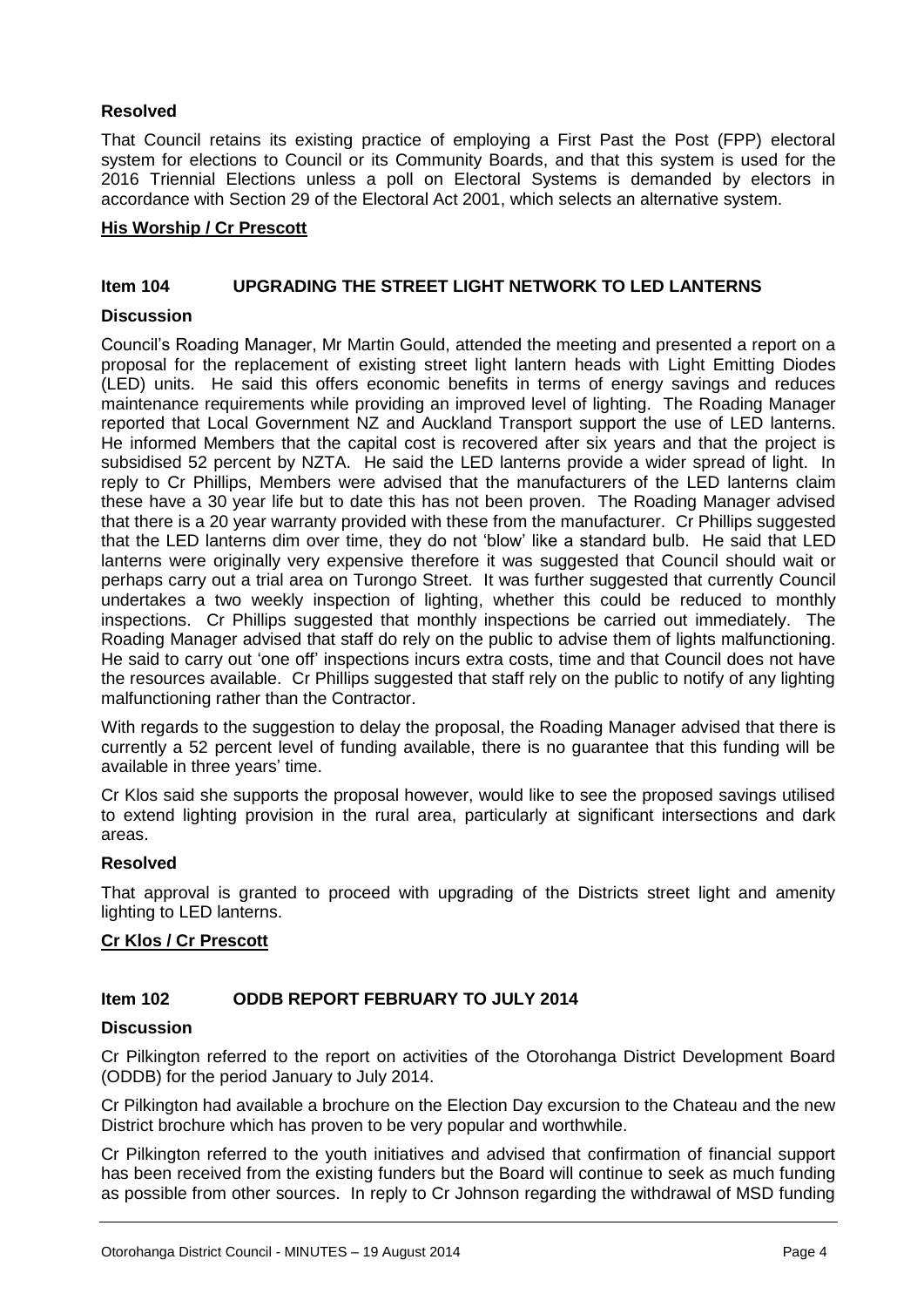for these programmes, Cr Pilkington advised that accumulated funds, reduced costs and renegotiated contracts are being utilised in the meantime.

# **Resolved**

That the Otorohanga District Development Board report for the period 1 February to 31 July 2014 be received.

# **Cr Phillips / Cr Tindle**

#### **Item 101 DISTRICT SPORTS COORDINATORS REPORT FOR JANUARY TO JUNE 2014**

#### **Discussion**

The District Sports Coordinator, Ms Robbie Matthews, attended the meeting and presented her report for the period 1 January to 30 June 2014. In addition she circulated an action plan for the period 1 July to 31 December 2014 for Members information.

With regards to holiday programmes, the Coordinator advised that Otorohanga links in with the Waitomo holiday programmes however, these are held in Te Kuiti. Cr Prescott advised that during the last holidays the children from Otorohanga had nowhere to go. The Coordinator replied that under Waitomo's KPI it is stated that these holiday programmes be held. She said Otorohanga does not have such a programme during July as a number of farmers are out of the District. She said the same situation applies for Kawhia. The Coordinator informed Members that she is presenting a Kawhia specific report to the next Kawhia Community Board meeting to be held on 26 September 2014.

The Coordinator informed Members that the District Sport Awards are coming up on 26 November 2014.

The Coordinator further advised that during the winter months she is a master for the King Country Hunt and takes each Wednesday off as Annual Leave over this three month period. She expressed concern that comment had been made on her hours of work for Sport Waikato.

Cr Klos commended the Coordinator on the new format of the report.

#### **Resolved**

That the Otorohanga District Sports Coordinator's report for the period January to June 2014 be received.

#### **Cr Phillips / Cr Pilkington**

# **Item 103 ROUTINE ENGNINEERING REPORT – MAY TO JULY 2014**

#### **Discussion**

Council's Contracts Engineer, Mr Lew Pulman, attended the meeting and commenced the presentation of the report on engineering matters for the period May to July 2014.

With regard to continuing corrugation problems on Okupata Road, staff have treated the hill section with 'KOBBM' to reduce corrugation by stablising the top layer of the unsealed surface. The Engineering Manager advised that it is intended to trial this application to see how it performs.

The matter of cats eyes being installed on a section of Ouruwhero Road was raised to which the Contracts Engineer replied that these are not very expensive and have been installed due to safety concerns and a fairly high volume of traffic using the road.

The Contracts Engineer continued with the presentation of the report and answered Members queries or concerns on various matters.

Council's Services Manager, Mr Roger Brady, attended the meeting and presented that part of the report from Section 3 relating to Water Services.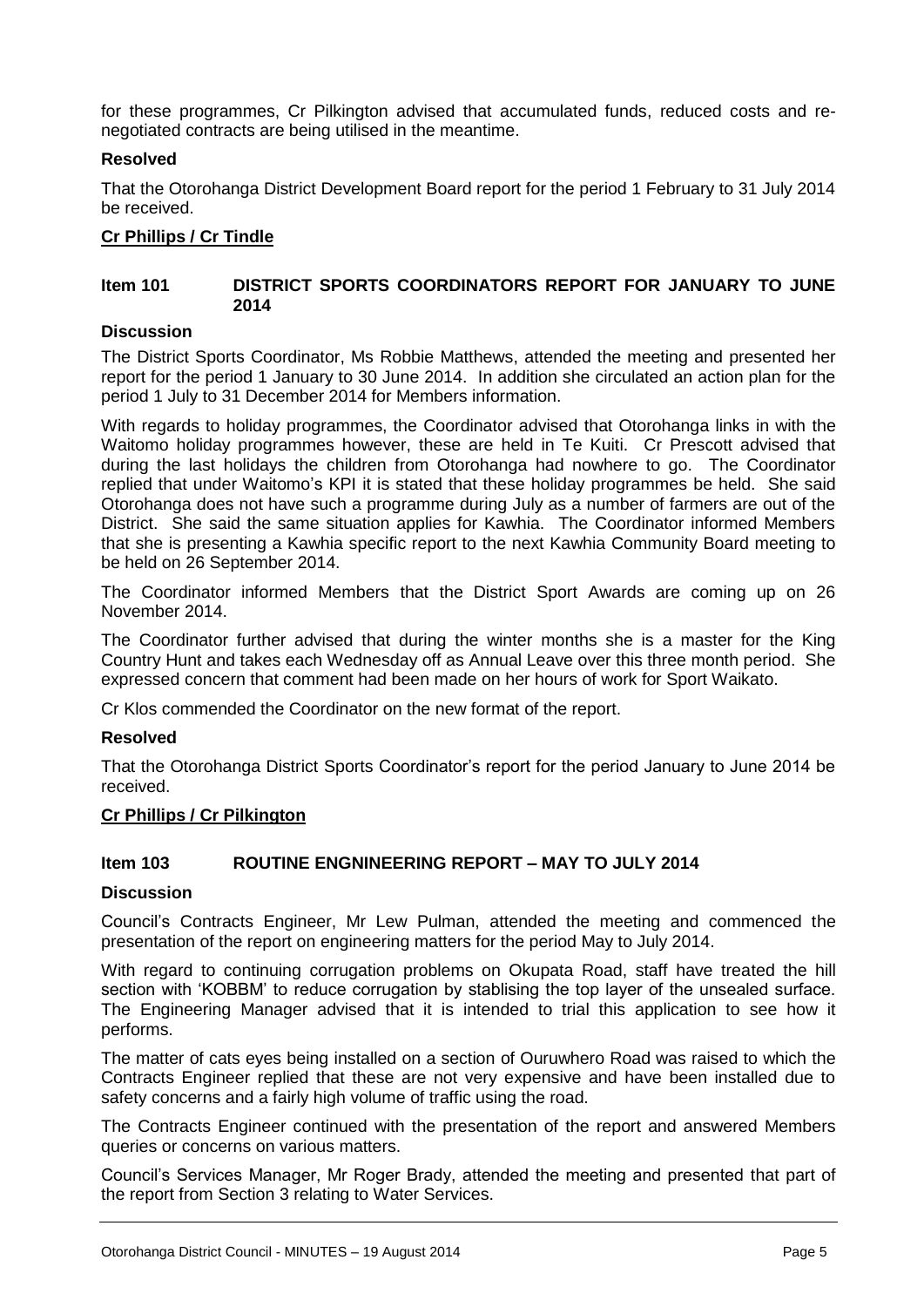# **KAWHIA WATER SUPPLY**

The Services Manager reported that the Kawhia Water Treatment Plant is now working as required with various issues having been dealt with. He said he believes the treated water now meets the requirements of the Proposed Drinking Water Standards

The Engineering Manager presented that part of the report from Section 5 – Refuse & Recycling.

#### **Resolved**

That the Routine Engineering report for the period May to July 2014 be received.

# **Cr Phillips / Cr Johnson**

# **Item 106 STANDARDS OF SERVICE SURVEY RESULTS**

#### **Discussion**

The Chief Executive presented the results from the recent 'Standards of Service' survey.

Cr Phillips queried whether there is another way of carrying out such a survey for example by telephone. The Chief Executive replied that such a complex survey could not be undertaken over the phone. Cr Klos referred to the assumption that if ratepayers do not return the survey, they are happy with the status quo. She queried whether this is a perception by staff and if it is really the case. The Chief Executive expressed the opinion that those persons who do respond feel strongly about these matters are most likely to respond. His Worship advised that the people have been given the opportunity to respond, either they do this or it is taken that they are happy with the work and decisions being made by the Elected Members. He said being a relatively small Council, there are not as many issues of contention as those taken up with a larger authority. The Chief Executive reported that the overall message appears to be for Council to do a little bit more, for a small extra cost. With regard to responding to this survey, the Chief Executive advised that he is not recommending any option in this regard. Cr Johnson congratulated the Chief Executive on providing such clear results. Cr Tindle queried whether there is any evidence available to show that by providing some incentive, more survey forms are completed. The Chief Executive confirmed that no strong signals have been received of dissatisfaction with the activities of Council.

#### **Resolved**

That the Chief Executive's report on the results of Standards of Service Survey be received.

# **His Worship / Cr Phillips**

# **Item 105 PROPOSED ADDITIONAL PUBLIC TOILET**

#### **Discussion**

The Chief Executive presented a report on the provision of additional public toilets in Otorohanga. It was suggested whether the provision and maintenance of a public toilet at the Reg Brett Reserve be considered at the time the Long Term Plan consultation is carried out. Cr Prescott expressed the opinion that this would incur at least a 12 month wait which is too long for such a facility not to be used. His Worship said one of the main issues in installing a toilet facility in the Reg Brett Reserve is to consider the businesses in the town. It was suggested that some form of signage could be installed. The Chief Executive advised that Council could engage with the Otorohanga Business Association regarding the proposal. Cr Klos stressed the need for convenient parking to be provided at any toilet location. In reply to Cr Tindle regarding consultation with the Otorohanga Business Association (OBA), the Chief Executive replied that in the first instance this is a matter for the OCB.

#### **Resolved**

That funding from the Reserves Account for the operation of a public toilet at the Reg Brett Reserve from the 2015/16 year onward is included in the budget estimates for Council's forthcoming Long Term Plan.

#### **Cr Prescott / Cr Johnson**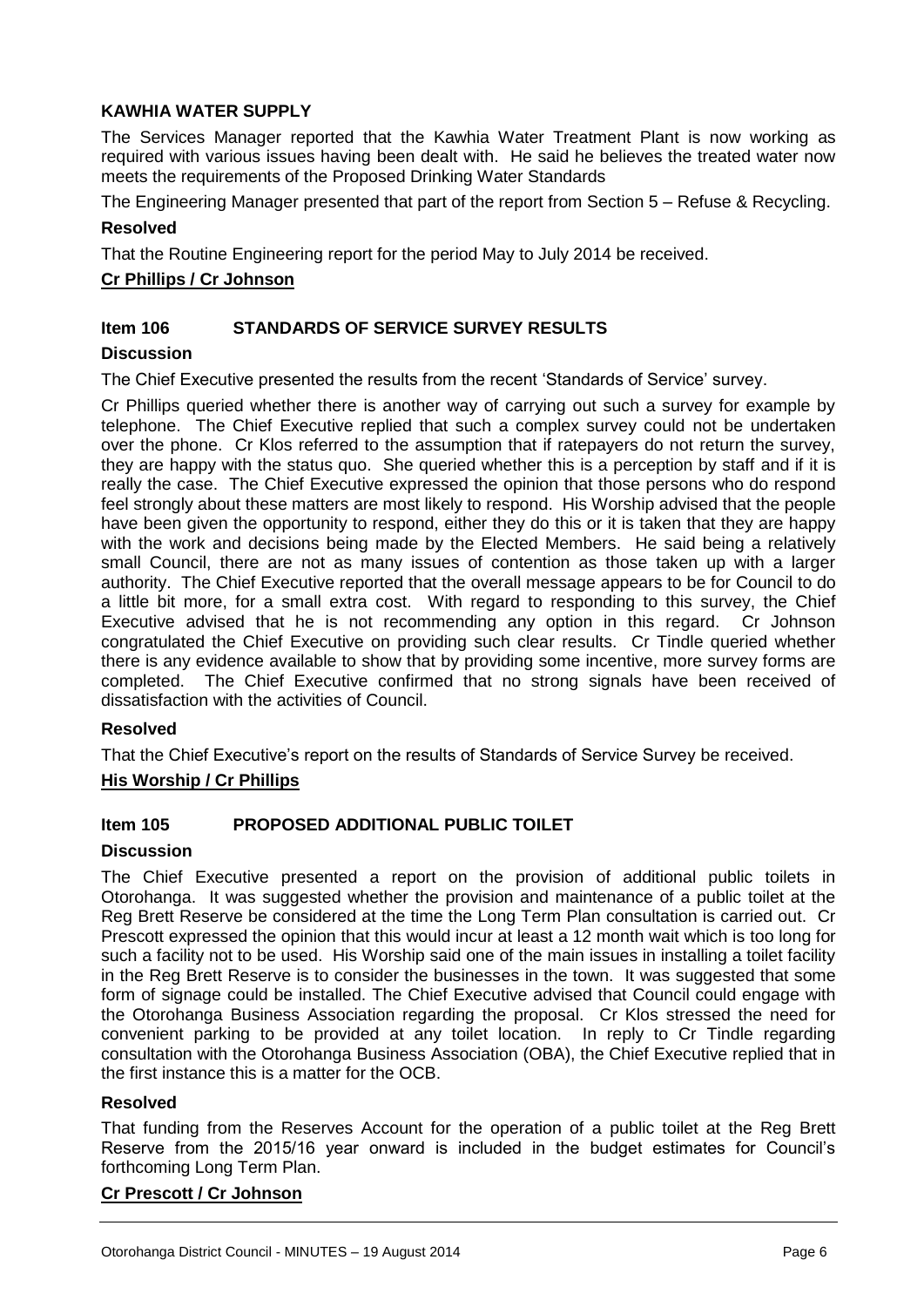# **LUNCHEON ADJOURNMENT**

Council adjourned for luncheon at 12.35pm and resumed at 1.15pm.

# **Item 107 APPROACH TO CHARITABLE DONATIONS**

# **Discussions**

The Chief Executive presented a report on a potential approach to the management of requests for charitable donations.

His Worship outlined two approaches for donations he had received recently and said there is no policy in place to support donations of ratepayer funding. With regard to requests for donations for support towards special fundraising, ie, Northland flooding, Cr Pilkington suggested that a donation box could be placed in reception for people wishing to contribute.

#### **Resolved**

That Council does not make donations to charitable causes. Grants may however, on occasion be made, at the discretion of Council or a Community Board, where the beneficiary party is a significant group within the Otorohanga District that is reasonably representative of the whole local community, and the grant is likely to offer broad rather than individual benefit to those within the community.

#### **Cr Tindle / Cr Prescott**

# **Item 108 BUILDING CONTROL ISSUES**

#### **Discussion**

The Chief Executive summarised a report on a recent accreditation audit of Council's Building Control activity which has identified an urgent need for the employment of an additional Building Control Officer. The Environmental Services Manager advised that the extra costs incurred in employing an additional person will have to be recovered via an increase in Building Consent fees. He envisaged this would equate to approximately \$300 on every consent processed. Cr Klos queried whether in the future, it is realistic for Council to be providing this service. The Chief Executive replied that there is no simple answer to this question due to the fluctuations in the activity. Cr Tindle expressed the opinion that while there is still development throughout the District, it will be necessary for Council to have a skilled team of staff in place. He questioned what is behind the comment that the District cannot attract suitable staff. The Environmental Services Manager replied that there is really no effective career engagement by rural Council's in the 20-30 year age bracket. It was suggested that under the employees Job Description they could be contracted out to the larger cities. The Chief Executive replied that this would be unusual as the larger cities are always in a better position than small rural towns. Cr Klos suggested that the youth programmes could include building cadets. The Environmental Services Manager replied that the current position is not attractive to young people due to all the paper work involved. He said it is predicted within the next 10 years that nationally there will be a shortage of Building Control Officers. Cr Tindle queried whether there are any national initiatives in place. The Chief Executive replied that to date, there has been considerable discussion on this matter. Cr Klos felt that there is an opportunity for Councils of this size to structure its staff position to take on young untrained people. She said it could be identified that working for the Council is an 'opportunity'. Cr Tindle reported that until existing staff move on, Council cannot engage new staff. Cr Johnson agreed that Council offer qualified training for the position. Cr Pilkington said that there is an opportunity to increase Building Consent fees however, this would need to be considered in the funding review. The Finance & Administration Manager advised that an increase could be introduced through the Special Consultative Process tied in with the Annual Plan process. Cr Johnson queried what the results would be should Council not proceed with the proposal, would it be able to manage. The Environmental Services Manager replied that such action would mean that Council could only provide building control functions under supervision which would further increase costs.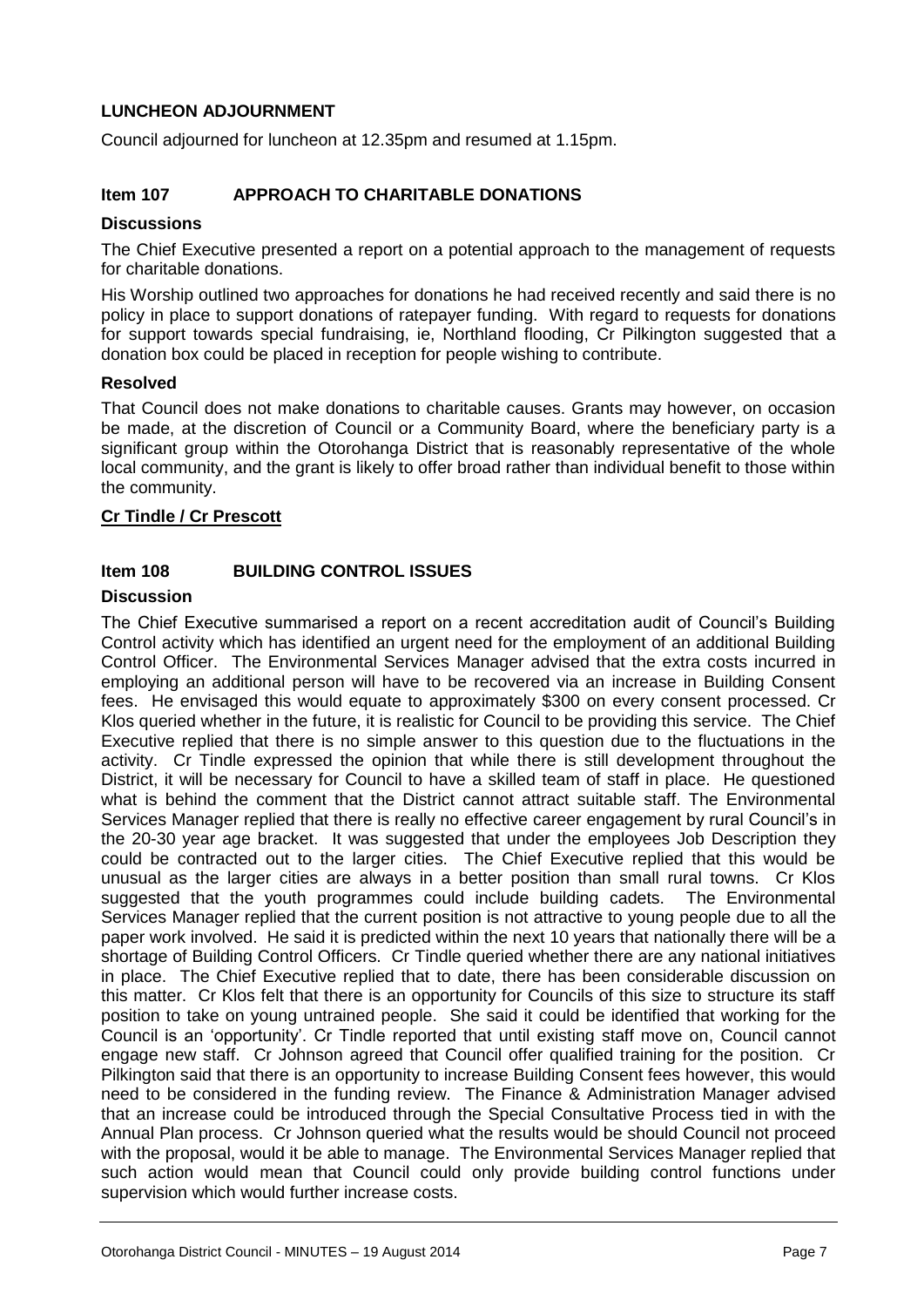# **Resolved**

That additional expenditure of \$60,000 in the Building Control account in the 2014/15 financial year is approved for the purpose of employing an additional Building Control Officer and conducting other actions required by IANZ that have arisen from their recent audit.

# **Cr Klos / Cr Pilkington**

# **Item 109 ROAD LEGALISATION – PART MANGATI ROAD – ROTTIER, TUCK PROPERTY – LETTER OF AGREEMENT IN PRINCIPLE**

#### **Discussion**

The Engineering Manager summarised a report advising that Council staff have been in negotiations regarding road boundary adjustments to property at 169 Mangati Road. He said as both Council and the owners will benefit from the boundary adjustments, the Agreement is based on a cost share arrangement as shown within the 'Letter of agreement in principle'.

#### **Resolved**

**That** 

- 1. The Otorohanga District Council hereby agrees to the conditions set out in the attached "Letter of Agreement in Principle" between Council and Willem Henry Mathius Rottier and Sheryl Anne Tuck relating to road boundary adjustments on Part of Mangati Road fronting their land being Lot 1 DP 345827.
- 2. The Mayor and Chief Executive of Otorohanga District Council be authorised to sign and seal any documentation necessary in relation to the "Letter of Agreement in Principle".

#### **Cr Pilkington / Cr Johnson**

# **Item 110 ODC MATTERS REFERRED FROM 15 JULY 2014**

#### **Discussion**

The Governance Supervisor took Members through Matters Referred.

# **COMMUNITIES OF KAWHIA AND AOTEA**

Members were informed that the Finance & Administration Manager presented a report on funding issues at a workshop meeting of the Kawhia Community Board held on 25 July 2014.

# **IWI LIAISON GROUP**

It was agreed that information be obtained from other Councils on the establishment of an Iwi Liaison Group and for this matter to be considered in a workshop.

# **AROHENA CAMPING GROUND**

The Engineering Manager reported that Council has presented to the Department of Conservation (DoC) an offert to run a new water supply line along Landing Road to the Reserve. He said Council is waiting for their feedback. Cr Klos queried whether the Fishing Club premises could tap into the proposed line.

# **SLIP ON WAIPAPA ROAD – PLANTING OF POPLARS**

The Engineering Manager advised that the planting of poplars on slips has been undertaken previously and is normal Council practice. He said the density of planting has been taken into account. The Engineering Manager further advised that this action tends to tie everything together. His Worship advised that poplars are particularly fast growing. Cr Pilkington queried whether the Regional Council has a policy on this matter.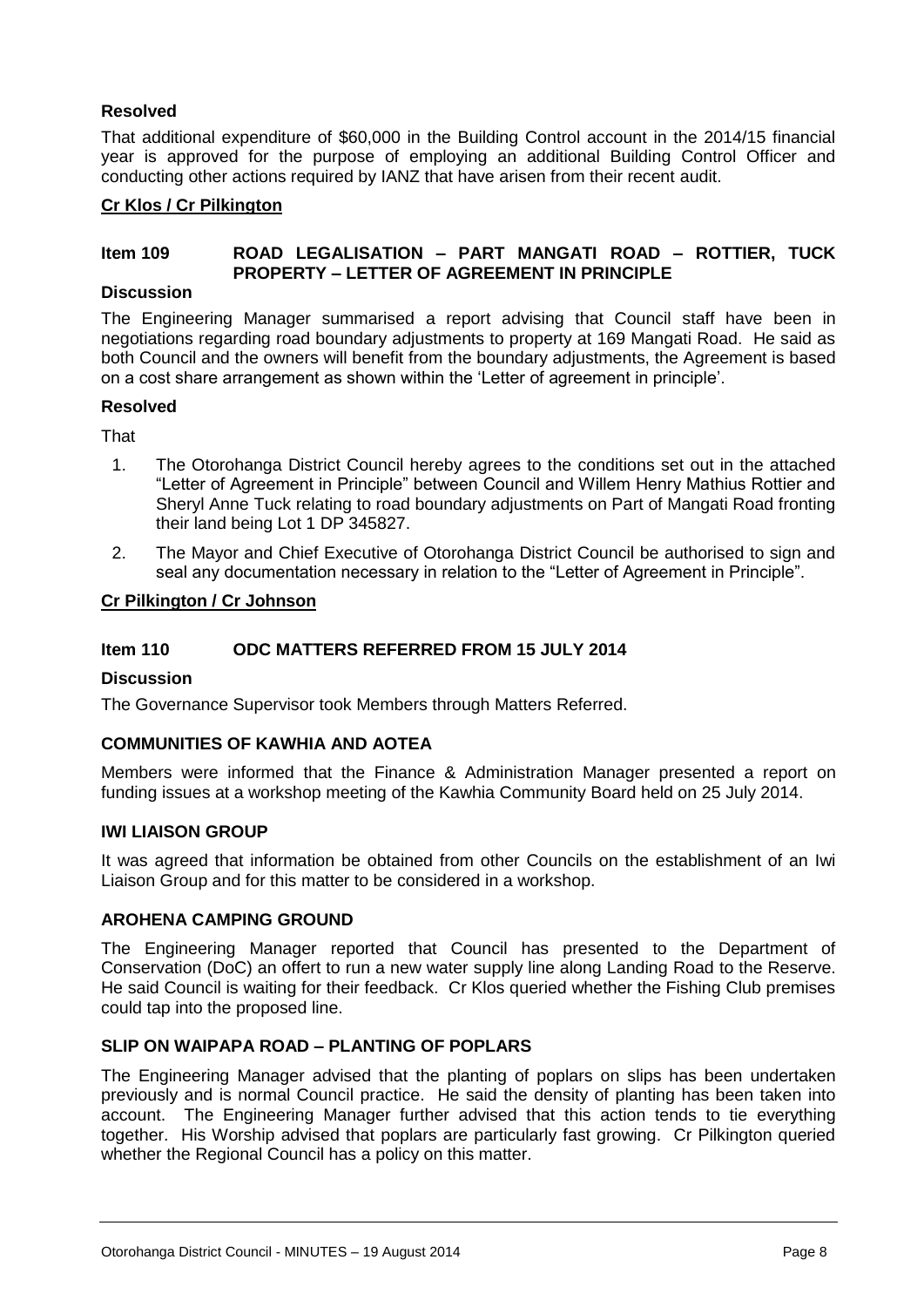# **GENERAL**

# **RATES SUBSIDY**

Cr Johnson queried whether consideration has been given to the provision of Rate Subsidies. He was advised that this matter will be considered at the forthcoming funding workshop.

#### **BEATTIE HOME FACILITY**

Cr Johnson advised that a meeting of the Beattie Home Committee will take place this coming Thursday. He said Members had recently visited Westhaven in Cambridge to ascertain the principles they apply to their operation. He said there is a need for Beattie Home to change otherwise there is no future for the rest home as it cannot rely solely on central government/Health Board funding. He said it is necessary to promote Otorohanga as a nice place for the elderly to reside.

#### **KIWIANA PLAYGROUND**

Cr Prescott reported that the Kiwiana Playground Committee had met recently and costings for the centre piece at the Reg Brett Reserve are approximately \$300,000. He said consideration is being given to downsizing the project and that the Committee will go back to the drawing board.

#### **FUNDING REVIEW**

Following a query by Cr Tindle, it was agreed that the forthcoming funding review be held on Monday 8 September 2014 commencing at 10.00am.

#### **LEAVE OF ABSENCE**

Cr Tindle and Cr Phillips requested leave of absence for Council's meeting to be held on 21 October 2014.

#### **AUDIT RISK**

Cr Pilkington reported that His Worship and herself, along with representatives from South Waikato & Taupo District Councils, attended a meeting with the Office of the Auditor General. She said it was highlighted that an Audit Risk Committee is quite different to that of a Finance Committee. Cr Pilkington highlighted an issue where the alignment of depreciation versus renewal and reported that Otorohanga's alignment is noted as being 'stellar'.

#### **HAUTURU SCHOOL**

Cr Pilkington reported she attended a pouwhiri welcoming the new Principal, Grace Marsh, to the Hauturu School. She advised that Ms Marsh has come from Turangi.

# **OTOROHANGA KIWI HOUSE**

Cr Pilkington reported on her attendance at a recent AGM of the Otorohanga Kiwi House and advised that this was superbly run. She congratulated His Worship on becoming a Member of the Committee.

#### **WAIKATO SPATIAL PLAN**

Cr Klos reported she attended a recent meeting, along with His Worship, of the Waikato Spatial Plan Joint Committee.

#### **STRATEGIC WORKSHOP**

Cr Klos queried whether any feedback will be available from Council's Strategic Workshop. The Chief Executive replied he was expecting an exchange of ideas on the second tier statement but this had not occurred. It was suggested that further discussion could be held after the conclusion of this meeting.